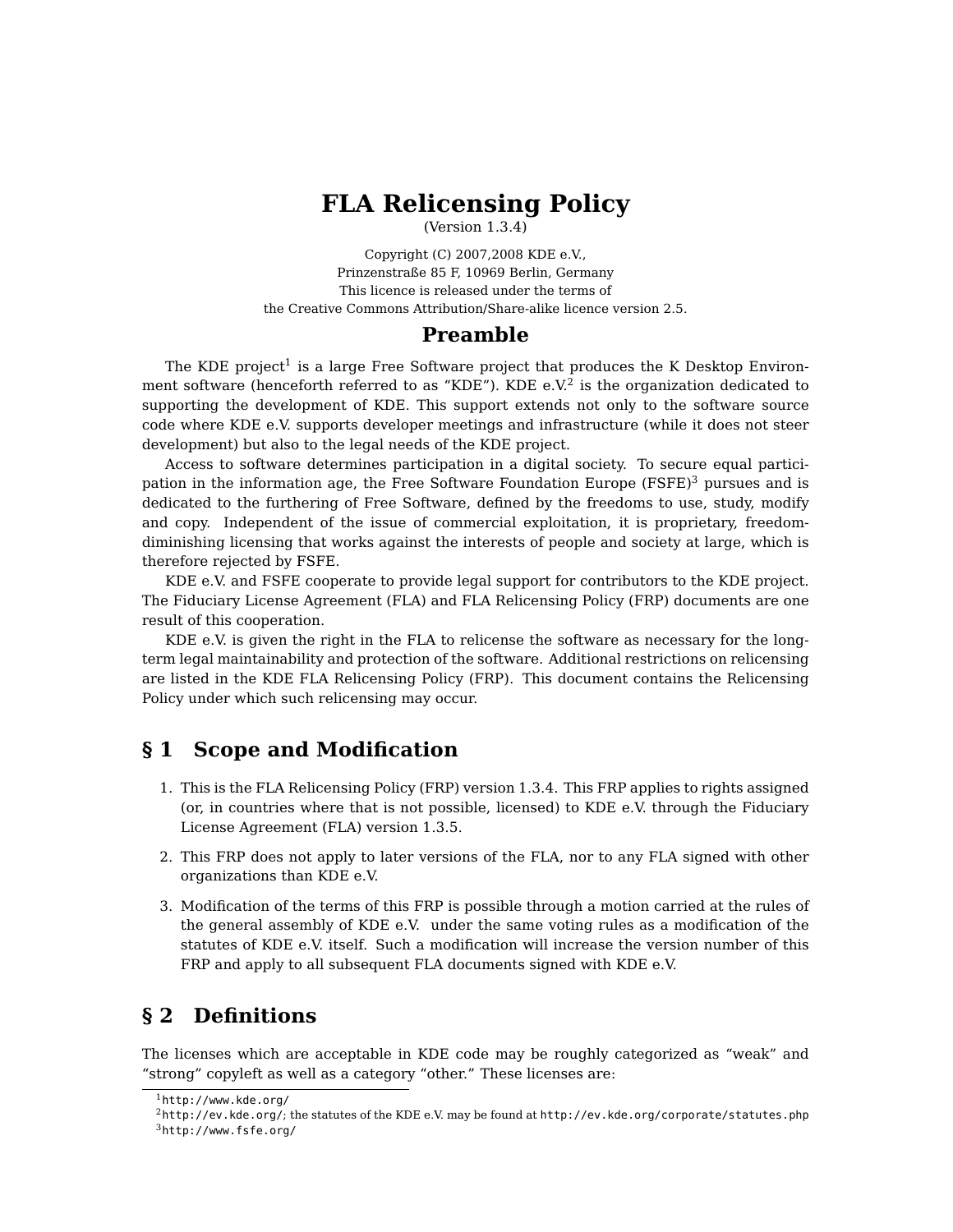- Weak **–** The GNU Lesser General Public Licence (LGPL) version 2.1.[4](#page-1-0)
	- **–** The GNU Lesser General Public Licence (LGPL) version 3.[5](#page-1-1)
	- **–** The LGPL version 2.1 "or later" variant (see GPL entry, below).
	- **–** The 2-clause BSD license, with no advertising clause.[6](#page-1-2)
	- **–** The X11R6 or MIT license.[7](#page-1-3)

Code that is in the KDE modules kdelibs and kdepimlibs must be licensed under a license that is one of these weak copyleft licenses.

- Strong **–** The GNU General Public Licence (GPL) version 2.[8](#page-1-4)
	- **–** The GPL version 2 with exceptions.[9](#page-1-5)
	- **–** The GPL version 2 "or later" variant.[10](#page-1-6)
	- **–** The GPL version 3.[11](#page-1-7)
	- **–** The GPL version 3 with exceptions as noted for the GPL.
	- **–** The GPL version 3 "or later" variant.
	- **–** Either exception version with "Trolltech S.A." replaced by "Nokia Corporation."

These licenses are permitted in all KDE modules where a weak license is not required.

- Other **–** The GNU Free Documentation License (FDL) version 1.2 with no Invariant Sections, no Front-Cover Texts, and no Back-Cover Texts.
	- **–** The FDL version 1.2 "or later" variant with no Invariant Sections, no Front-Cover Texts, and no Back-Cover Texts.

These licenses are additionally permitted in all KDE modules for documentation only.

These groups of acceptable licenses may be modified by a vote of the general assembly of KDE e.V. A modification of the license groups is considered to be a change to the FRP and entails a new version number as described in item [§ 1](#page-0-3)[.3.](#page-0-4)

An indicative, but non-definitive, list of licenses may be found on the KDE TechBase.<sup>[12](#page-1-8)</sup>

## **§ 3 Form Requirements**

This section describes the textual requirements for licenses within KDE. The form in which a license is included in code has an effect not on the license itself but does affect the ease of checking compliance with the license. Therefore this FRP describes specific forms which the license must take. All code which falls under a FLA must be accompanied by a full license header in the source code itself stating the author(s) and the license, as described in the FSFE code licensing guidelines.

<span id="page-1-0"></span><sup>4</sup><http://www.gnu.org/licenses/old-licenses/lgpl-2.1.html>

<span id="page-1-1"></span><sup>5</sup><http://www.fsf.org/licensing/licenses/lgpl.html>

<span id="page-1-2"></span><sup>6</sup><http://opensource.org/licenses/bsd-license.php>

<span id="page-1-3"></span><sup>7</sup><http://opensource.org/licenses/mit-license.html>

<span id="page-1-5"></span><span id="page-1-4"></span><sup>8</sup><http://www.gnu.org/licenses/old-licenses/gpl-2.0.html>

<sup>9</sup>An additional clause is permitted in the license text: "In addition, as a special exception, permission is granted to link to the Qt library version  $[n]$  as distributed by Trolltech S.A." where n is a version number for Qt.

<span id="page-1-6"></span><sup>&</sup>lt;sup>10</sup>The phrase "or, at your option, any later version of the GPL." may be added to the license text.

<span id="page-1-7"></span><sup>11</sup><http://www.fsf.org/licensing/licenses/gpl.html>

<span id="page-1-8"></span><sup>12</sup>[http://techbase.kde.org/Policies/Licensing\\_Policy](http://techbase.kde.org/Policies/Licensing_Policy)